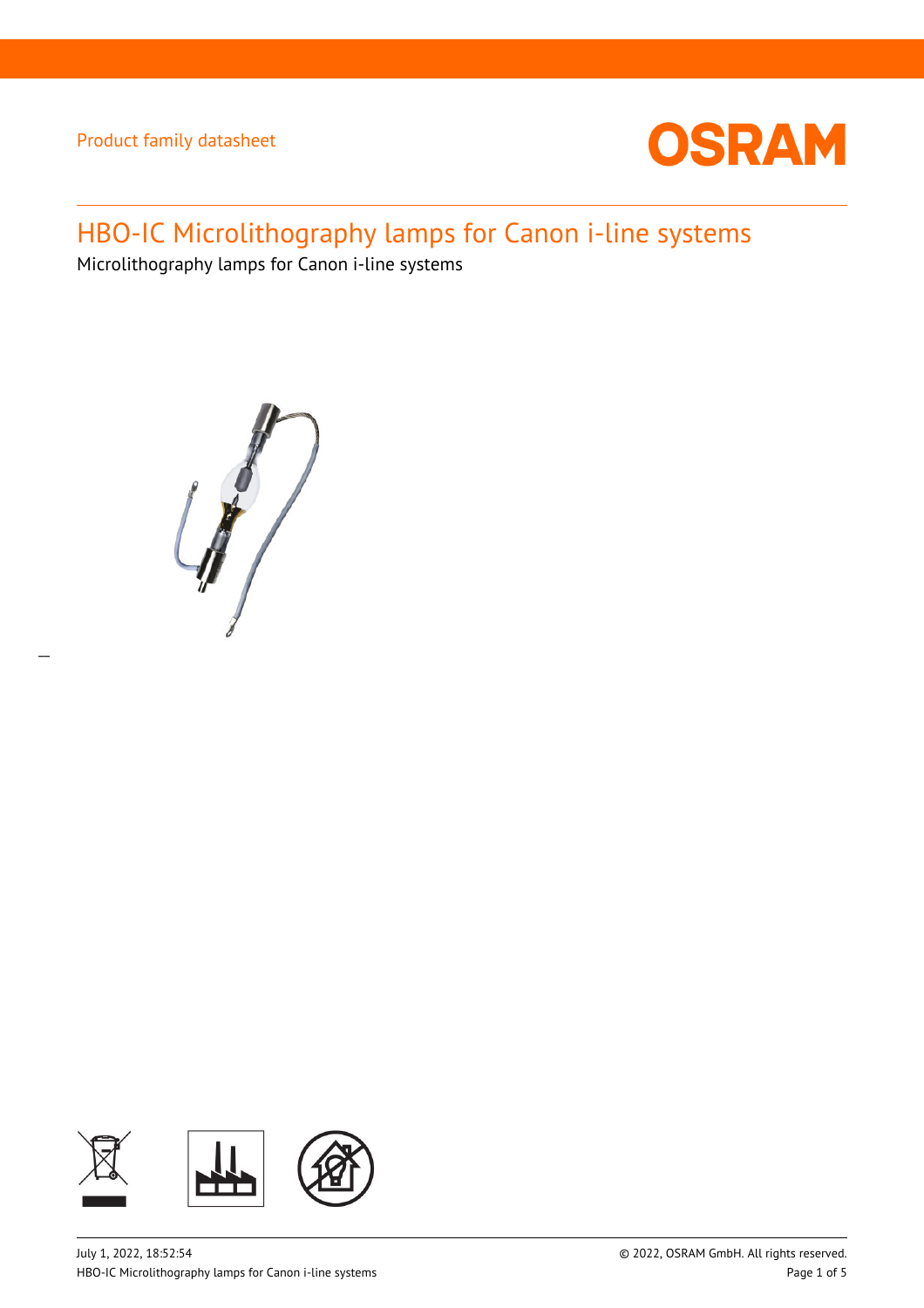### Technical data

|                              | <b>Electrical data</b>    |                           |                    | Dimensions & weight |                           |                 |          |
|------------------------------|---------------------------|---------------------------|--------------------|---------------------|---------------------------|-----------------|----------|
| <b>Product description</b>   | <b>Nominal</b><br>current | <b>Nominal</b><br>voltage | Type of<br>current | Rated<br>wattage    | <b>Nominal</b><br>wattage | <b>Diameter</b> | Length   |
| HBO 1002 W/CEL <sup>1)</sup> | 16 A                      | 47.0 V                    | DC.                | 750,00 W            | 750.00<br>1000.00<br>W    | 28.0 mm         | 175.0 mm |
| <b>HBO 1500 W/CIEL</b>       | 65 A                      | 23.0 V                    | DC                 | 1500.00 W           | 1500.00<br>W              | 52.0 mm         | 262.0 mm |
| HBO 2001 W/CIEL              | 77.00 A                   | 26.0 V                    | DC.                | 2000.00 W           | 2000.00<br>W              | 62.0 mm         | 327.0 mm |
| <b>HBO 2002 W/MA</b>         | 54 A                      | 37.0 V                    | DC                 | 2000.00 W           | 2000.00<br>W              | 62.0 mm         | 270.0 mm |
| HBO 2700 W/CIL <sup>2)</sup> | 110.00 A                  | 26.0 V                    | DC                 | 2700.00 W           | 2700.00<br>W              | 62.0 mm         | 332.0 mm |
| HBO 4500 W/CIL <sup>2)</sup> | 147.50 A                  | 30 V                      | DC                 | 4500.00 W           | 4500.00<br>W              | 85.0 mm         | 354.0 mm |

|                              |                            |                    |                                                   |                                   | <b>Capabilities</b>     |
|------------------------------|----------------------------|--------------------|---------------------------------------------------|-----------------------------------|-------------------------|
| <b>Product description</b>   | <b>Mountin</b><br>g length | Electrode gap cold | Length with base<br>excl. base<br>pins/connection | Light<br>center<br>length<br>(CL) | <b>Burning position</b> |
| HBO 1002 W/CEL <sup>1)</sup> | 157.0<br>mm                | $3.0 \text{ mm}$   |                                                   |                                   | 3)<br>Other             |
| <b>HBO 1500 W/CIEL</b>       |                            | $4.0 \text{ mm}$   |                                                   |                                   | Other $3)$              |
| <b>HBO 2001 W/CIEL</b>       |                            | $4.5$ mm           | 307.00 mm                                         | 148.75 mm<br>4)                   | Other <sup>8)</sup>     |
| HBO 2002 W/MA                |                            | $3.0 \text{ mm}$   |                                                   |                                   | Other $3)$              |
| HBO 2700 W/CIL <sup>2)</sup> | 332.0<br>mm                | $5.0 \text{ mm}$   | 307.00 mm                                         | 149.1 mm<br>4)                    | Other $8$ )             |
| HBO 4500 W/CIL <sup>2)</sup> |                            | $7.0 \text{ mm}$   | 330.00 mm                                         | 157.75 mm<br>4)                   | Other <sup>8)</sup>     |

|                              |            | <b>Environmental information</b><br>Information according Art. 33 of EU Regulation (EC) 1907/2006<br>(REACh) |                                             |                                      |
|------------------------------|------------|--------------------------------------------------------------------------------------------------------------|---------------------------------------------|--------------------------------------|
| <b>Product description</b>   | Cooling    | Date of Declaration                                                                                          | <b>Primary Article</b><br><b>Identifier</b> | <b>Candidate List</b><br>Substance 1 |
| HBO 1002 W/CEL <sup>1)</sup> |            | $01 - 04 - 2022$                                                                                             | 4050300412634                               | Lead                                 |
| <b>HBO 1500 W/CIEL</b>       |            | 04-03-2022                                                                                                   | 4050300538204<br>4050300624037              | Lead                                 |
| HBO 2001 W/CIEL              | Forced $7$ | 01-01-2022                                                                                                   | 4050300972121                               | Lead                                 |
| <b>HBO 2002 W/MA</b>         |            | 04-03-2022                                                                                                   | 40503006282401<br>4050300947259             | Lead                                 |
| HBO 2700 W/CIL <sup>2)</sup> | Forced $7$ | $01 - 01 - 2022$                                                                                             | 4050300896588<br>4008321786838              | Lead                                 |
| HBO 4500 W/CIL <sup>2)</sup> | Forced $7$ | 04-03-2022                                                                                                   | 4008321387455                               | Lead                                 |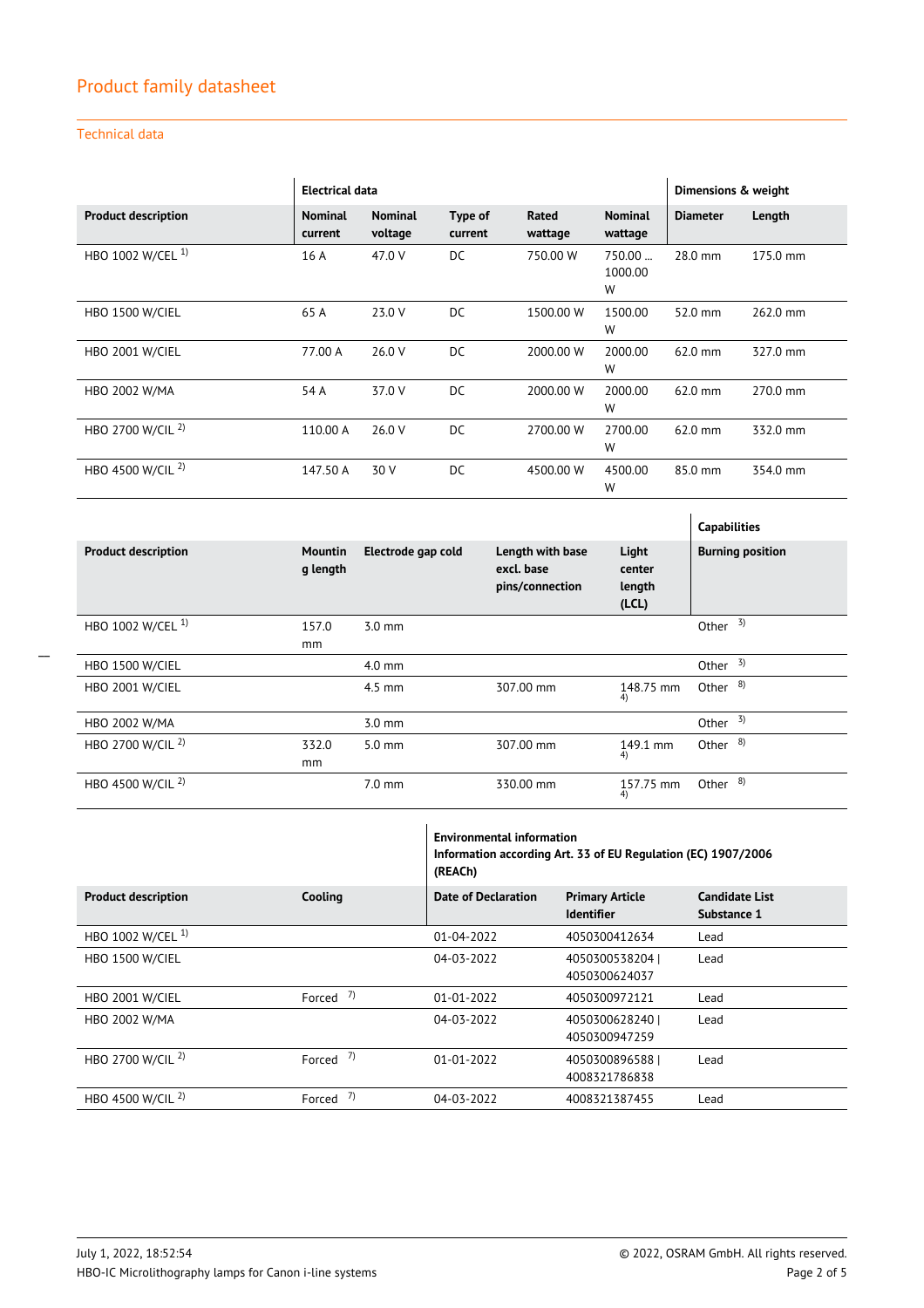$\overline{a}$ 

|                              |                                             |                                                                                                                   |                                                                                            | <b>Additional product</b><br>data    |
|------------------------------|---------------------------------------------|-------------------------------------------------------------------------------------------------------------------|--------------------------------------------------------------------------------------------|--------------------------------------|
| <b>Product description</b>   | <b>CAS No. of substance</b><br>$\mathbf{1}$ | <b>Safe Use Instruction</b>                                                                                       | <b>Declaration No. in</b><br><b>SCIP database</b>                                          | Base anode (standard<br>designation) |
| HBO 1002 W/CEL <sup>1)</sup> | 7439-92-1                                   | The identification of<br>the Candidate List<br>substance is<br>sufficient to allow<br>safe use of the<br>article. | 5EC6FF55-9EF7-<br>453C-AF73-<br>6D14AD4C8C6B                                               |                                      |
| <b>HBO 1500 W/CIEL</b>       | 7439-92-1                                   | The identification of<br>the Candidate List<br>substance is<br>sufficient to allow<br>safe use of the<br>article. | FEE49909-B541-<br>4B46-AEAA-<br>5ADFFEF5EEFC  <br>61751f10-f0e4-4368-<br>a7ca-91508cae74ba |                                      |
| <b>HBO 2001 W/CIEL</b>       | 7439-92-1                                   | The identification of<br>the Candidate List<br>substance is<br>sufficient to allow<br>safe use of the<br>article. | 68376090-2d92-<br>4e76-ba65-<br>9555d035ba5a                                               | SF33.5/50 5)                         |
| HBO 2002 W/MA                | 7439-92-1                                   | The identification of<br>the Candidate List<br>substance is<br>sufficient to allow<br>safe use of the<br>article. | af958d72-01f1-43c6-<br>98a7-e4cb52024dea  <br>d3ee2a8f-7201-41c8-<br>8fe6-b8140950a0a3     |                                      |
| HBO 2700 W/CIL <sup>2)</sup> | 7439-92-1                                   | The identification of<br>the Candidate List<br>substance is<br>sufficient to allow<br>safe use of the<br>article. | 65f8f183-407d-4000-<br>b41f-fbefb99408fd I<br>42d7a85e-dbe6-<br>483f-9659-<br>4d2b45293e9f | SF33.5/50 5)                         |
| HBO 4500 W/CIL <sup>2)</sup> | 7439-92-1                                   | The identification of<br>the Candidate List<br>substance is<br>sufficient to allow<br>safe use of the<br>article. | 628eb817-c420-<br>4811-85b9-<br>6af88badc991                                               | SFaX46-36/50 5)                      |

| <b>Product description</b>   | <b>Base cathode</b><br>(standard<br>designation) |
|------------------------------|--------------------------------------------------|
| HBO 1002 W/CEL <sup>1)</sup> |                                                  |
| <b>HBO 1500 W/CIEL</b>       |                                                  |
| <b>HBO 2001 W/CIEL</b>       | SFa33.5-10/50 6)                                 |
| HBO 2002 W/MA                |                                                  |
| HBO 2700 W/CIL <sup>2)</sup> | SFa33.5-14/50 6)                                 |
| HBO 4500 W/CIL <sup>2)</sup> | SFa36-16/50                                      |

 $1)$  Also available with 1,500 h lifespan: HBO 1002 W/CL (4050300324005)/Obtainable in Europe, Singapore and Japan only through Canon/Lamp suitable for pulsed operation between 700…1000 W/Maximum permissible power 750 W for constant power operation

 $2)$  Lamp contains overpressure even in cold status - additional safety regulations, supplied with the lamps, have to be fulfilled. Please read Technical bulletin DO-SEM TB 004 carefully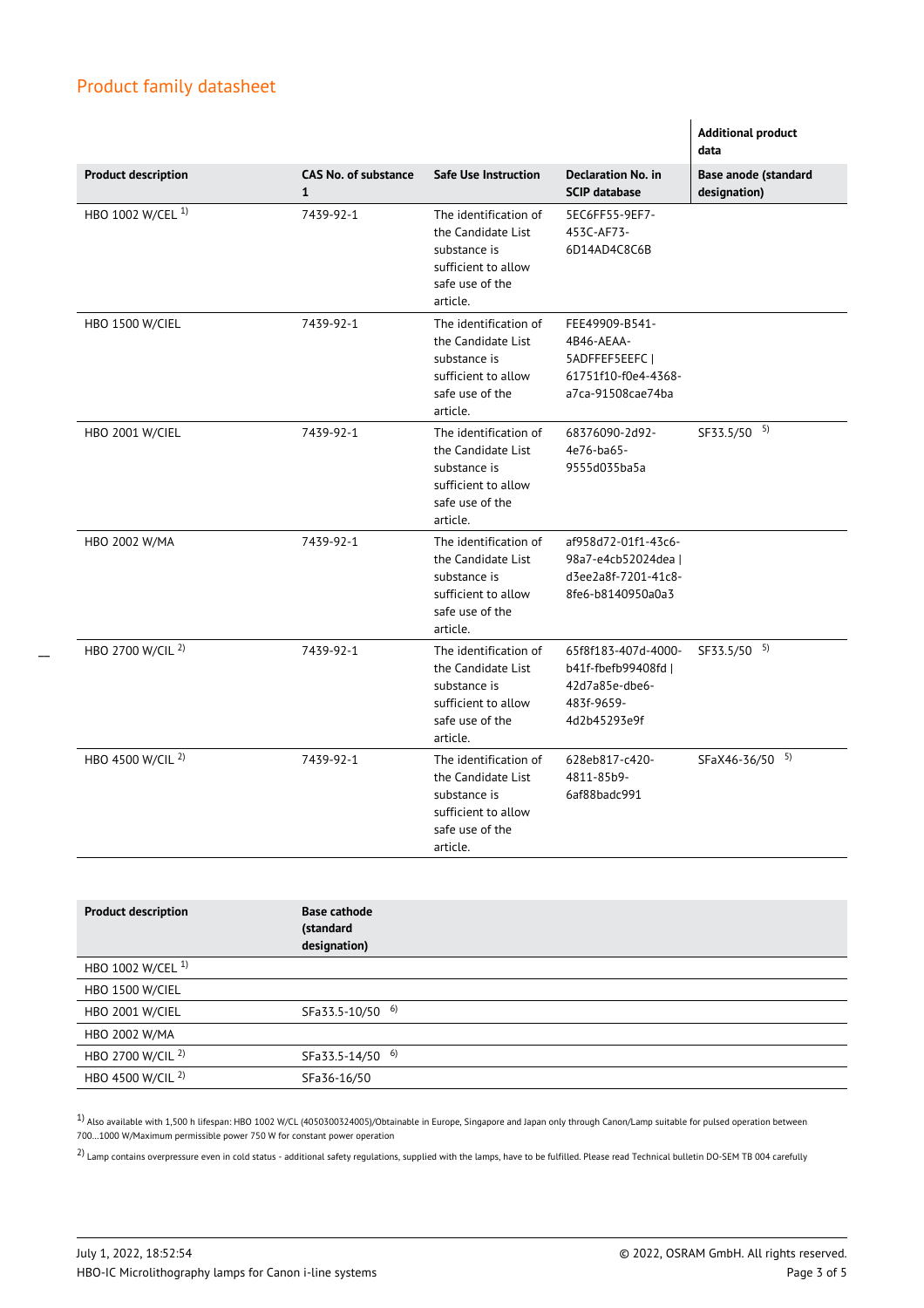3) Anode underneath

4) Distance from end of base to tip of anode or cathode (cold)

- 5) With cable connection (M 8)
- 6) With cable connection (M6)
- 7) Maximum permissible base temperature: 200 °C

8) Anode on top

 $\overline{a}$